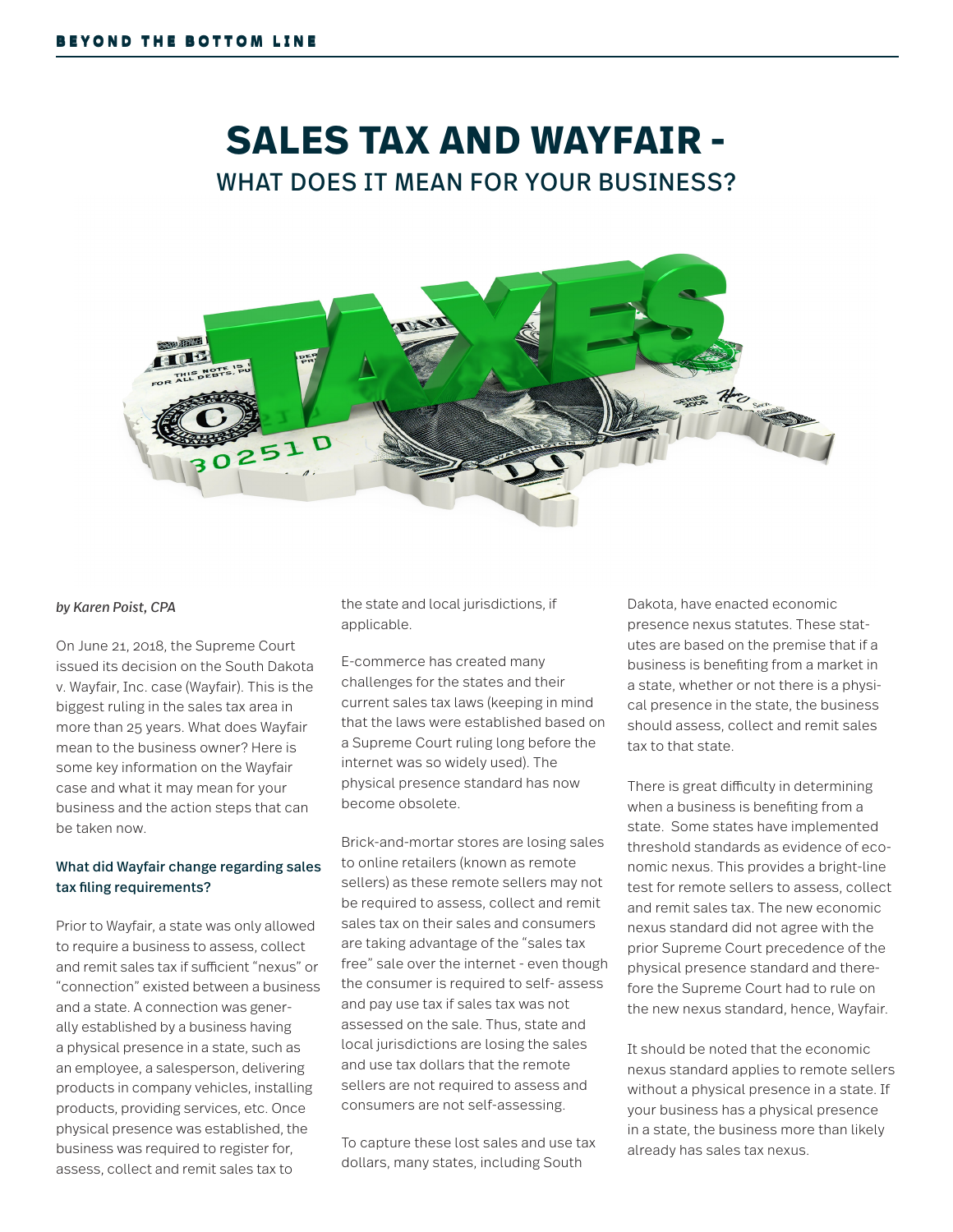#### **Sales Tax and Wayfair... Continued**

#### What are the thresholds that create economic sales tax nexus?

The thresholds that establish economic sales tax nexus vary by state. Most states are adopting thresholds that are tied to sales dollars or to a number of separate sales transactions. Many states have chosen \$100,000 in sales or 200 separate transactions in a 12-month period (or based on prior year sales activity). More states are expected to adopt economic nexus standards and states with statutes in place continue to add and issue additional guidance.

Many questions still remain unanswered. Is a business that exceeds a state's economic nexus threshold in one year but does not in the subsequent year still required to assess, collect and remit sales tax to that state? It appears so. Businesses with remote sales that are below the economic nexus thresholds need to be aware that they may have other state reporting requirements. A few states are implementing mandatory sales reporting to gather information of sales to consumers in their state for which sales tax had not been assessed by the seller. The purpose of this reporting is to increase the self-assessment and collection of use tax by consumers.

#### What does Wayfair mean to your business?

If your business is currently selling products (and in some cases, services) without having a physical presence in a state, then your business may now be required to assess, collect and remit sales tax to that state. If your business has exceeded the minimum economic threshold standards, then you must understand the appropriate sales taxability of your products or services and have your accounting systems in place to assess, collect and remit sales tax on applicable sales.

#### What steps should be taken now to prepare for Wayfair?

Some states are implementing the economic nexus sales tax filing requirements on remote sellers October 1, 2018, while others are waiting until January 1, 2019. Many states have not provided details as to when enforcement will start. Now is the time to prepare for Wayfair! A current list of sales tax economic nexus thresholds is listed by state below.

#### Here are a few steps that can be taken now to prepare for Wayfair:

Communicate to relevant parties that the company may be subject to additional sales tax assessment, collecting and reporting responsibilities, based on the Wayfair case. This may include customers, CFO, Legal, IT, Customer Support, A/R, A/P, etc. Review current accounting/billing systems to determine if it has the capabilities to provide the information to determine sales and transactions by state.

- Look over your current sales tax reporting systems to determine if it has the capabilities to handle the potential increased filing and reporting requirements.
- Determine the amount of sales and number of transactions by state for 2017 and YTD 2018. States are looking at both the prior year and the current year to determine if economic nexus thresholds have been met and exceeded.
- $\triangleright$  Once a determination is made that the business is subject to filing requirements in a new state, understand the laws of the state and how your products or services will be taxed by the state and localities.

The Wayfair case can seem overwhelming for many businesses, but the best approach is to be proactive and address it now rather than later. The BMSS SALT Services Group is available to help you and your business and to provide you peace of mind. Please contact Karen Poist for additional information or questions by calling (833) CPA-BMSS.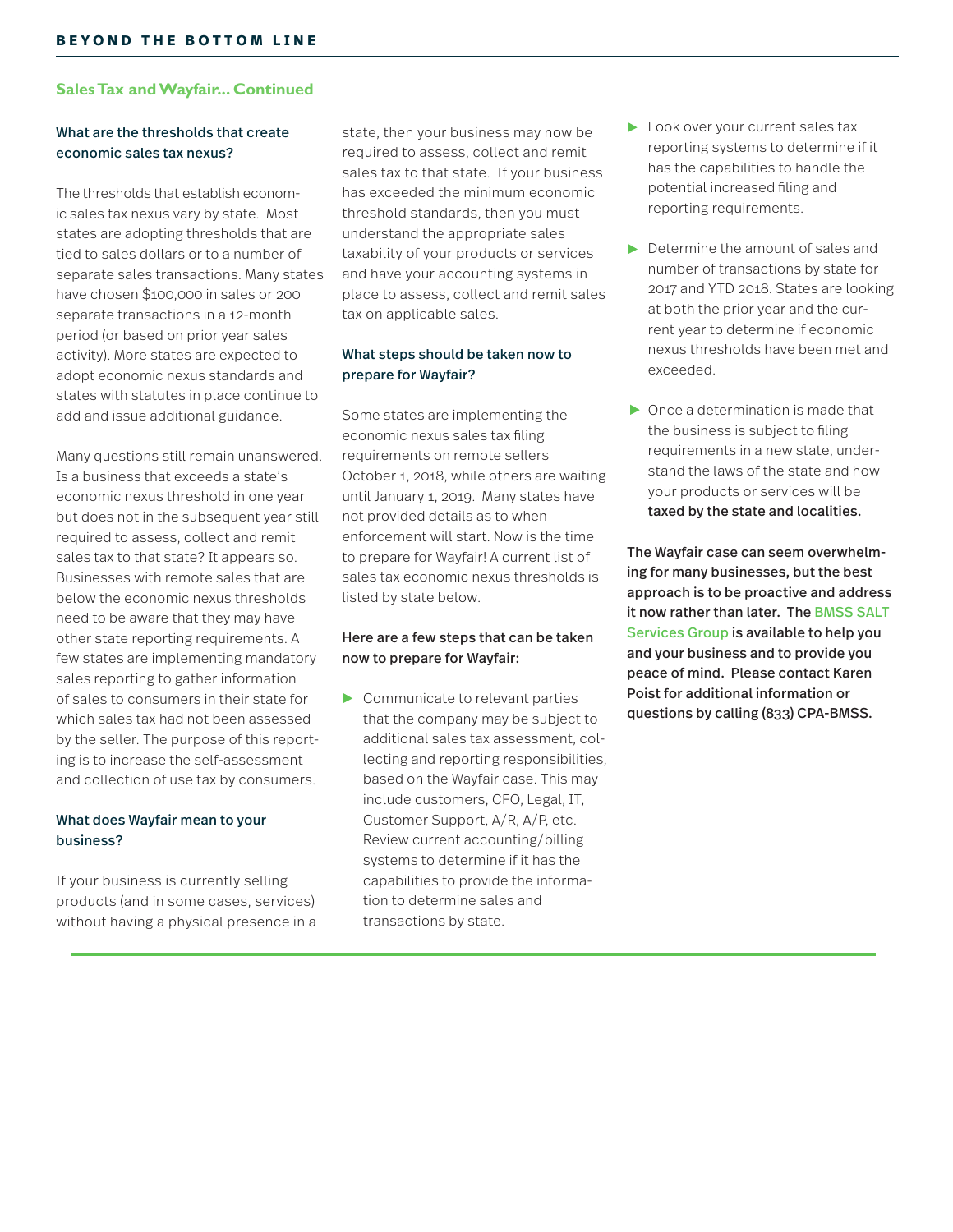

GLOBAL REACH

## **STATE SALES & USE TAX ECONOMIC NEXUS STATUTES**

*Several states have enacted economic nexus statutes for sales/use taxes. See below for thresholds, legal effective dates, and administrative enforcement dates for each state. States not listed have not yet adopted economic nexus or have not yet announced thresholds or effective/enforcement dates.*

#### Alabama

Economic Nexus Threshold: \$250,000 AL sales for previous calendar year, AND at least one other activity enumerated under Alabama law.

Legal Effective Date: 1/1/2016

Administrative Enforcement Date: 10/1/2018

#### Arizona

Economic Nexus Threshold: If in the previous or current calendar year, have gross proceeds from sales or gross income derived from business with Arizona customers more than \$200,000 for calendar year 2019, \$150,000 for calendar year 2020 and \$100,000 for calendar year 2021 and each calendar year thereafter. Note: Marketplace sales are not included towards the threshold for remote sellers that make both direct sales and sales through a marketplace into Arizona. Legal Effective Date: 10/1/2019

Administrative Enforcement Date: 10/1/2019

#### Arkansas

Economic Nexus Threshold: If within the current or previous calendar year, the sale of tangible personal property, taxable services, a digital code, or specified digital products for delivery into Arkansas exceeded \$100,000 in sales or 200 or more separate transactions in a 12-month period. Legal Effective Date: 7/1/2019

Administrative Enforcement Date: 7/1/2019

#### **California**

Economic Nexus Threshold: If during the preceding or current calendar year, the retailer's sales for delivery into California exceed \$100,000 or the retailer makes sales for delivery into California in 200 or more separate transactions.

Legal Effective Date: 04/1/2019

#### Administrative Enforcement Date: 4/1/2019

**UPDATE:** *Effective 4/1/19, \$500,000 of sales and no transaction threshold – calculation is the combined sales of tangible personal property for delivery in California by the retailer and all persons related to the retailer. Passed April 25, 2019.*

#### Colorado

Economic Nexus Threshold: \$100,000 in gross revenue from the sale of tangible personal property or services delivered into CO, or 200 or more separate transactions of such sales, in the previous or current calendar year.

Legal Effective Date: 12/1/2018

Administrative Enforcement Date: 12/1/2018

#### **Connecticut**

Economic Nexus Threshold: \$250,000 in annual gross receipts AND 200 retail sales during the 12-month period ended on Sept. 30th immediately preceding the monthly or quarterly period with respect to which such person's liability for tax is determined.

Legal Effective Date: 12/1/2018

Administrative Enforcement Date: 12/1/2018

**UPDATE:** *Effective 7/1/19, Connecticut lowers their economic nexus threshold to \$100,000 AND 200 transactions. Expands the economic nexus provision to apply to sales of services.*

#### Georgia

Economic Nexus Threshold: Effective on January 1, 2020 and applicable to all sales made on or after January 1, 2020, the new law imposes a threshold of in-state gross revenue exceeding \$100,000 (currently \$250,000) from conducting retail sales of tangible personal property to be delivered electronically or physically to a location within Georgia OR 200 separate sales transactions in current or prior calendar year delivered electronically or physically to GA.

Legal Effective Date: 1/1/2019 Administrative Enforcement Date: 1/1/2019

#### Hawaii

Economic Nexus Threshold: In the current, or immediately preceding calendar year, \$100,000 gross income or gross proceeds from the sale of TPP delivered in HI, services used or consumed in HI, or intangible property used in HI; OR 200 separate transactions from such sales.

Legal Effective Date: 7/1/2018 (applies to tax years beginning after 12/31/2017)

Administrative Enforcement Date: 7/1/2018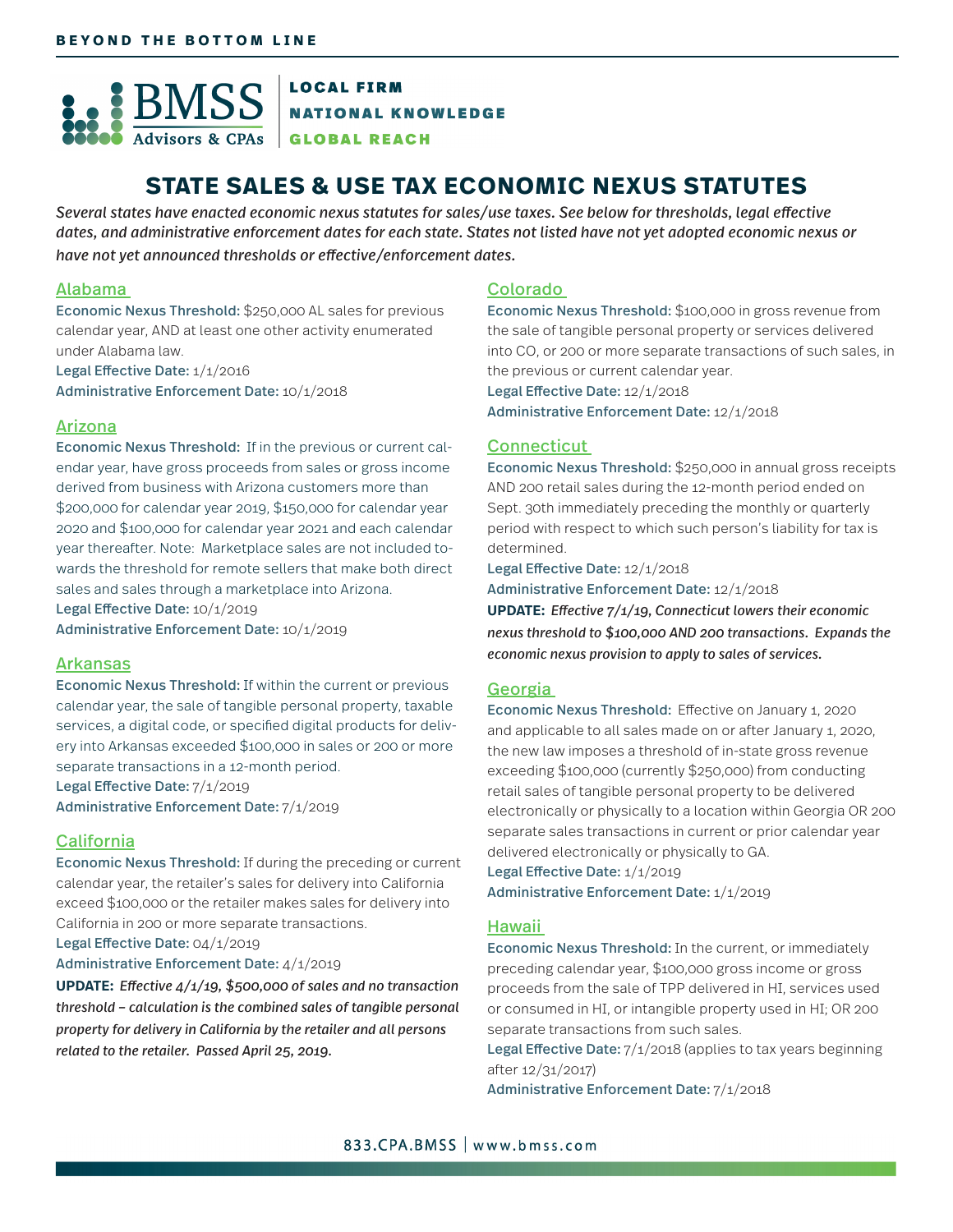#### Illinois

Economic Nexus Threshold: \$100,000 in cumulative gross receipts from sales to TPP or services to purchasers in IL, OR 200 separate transactions for the sale of TPP or services to purchasers in IL (in prior 4 quarters).

Legal Effective Date: 10/1/2018 Administrative Enforcement Date: 10/1/2018

#### Indiana

Economic Nexus Threshold: \$100,000 in IN sales in current or prior calendar year delivered electronically or physically to IN, OR 200 separate sales transactions in current or prior calendar year delivered electronically or physically to IN. Legal Effective Date: 7/1/2017

Administrative Enforcement Date: 10/1/2018

#### Iowa

Economic Nexus Threshold: Gross revenue from IA sales of \$100,000 for an immediately preceding calendar year or current calendar year, OR makes IA sales in 200 separate transactions for an immediately preceding calendar year or current calendar year.

Legal Effective Date: 1/1/2019 Administrative Enforcement Date: 1/1/2019

#### Kansas

Economic Nexus Threshold: Kansas obligates all remote sellers with any transactions in Kansas to begin collecting and remitting sales taxes, no matter how small the company or how few Kansas sales they have.

Legal Effective Date: 10/1/2019 Administrative Enforcement Date: 10/1/2019

#### Kentucky

Economic Nexus Threshold: \$100,000 in KY sales in current or prior calendar year delivered electronically or physically to KY, OR 200 separate sales transactions in current or prior calendar year delivered electronically or physically to KY. Legal Effective Date: 7/1/2018 Administrative Enforcement Date: 7/1/2018

#### **Louisiana**

Economic Nexus Threshold: If during the previous or current calendar year, either: \$100,000 from sales of TPP, products transferred electronically, or services; OR 200 separate transactions.

Legal Effective Date: 6/21/2018 Administrative Enforcement Date: 1/1/2019

#### Maine

Economic Nexus Threshold: \$100,000 in ME sales in current or prior calendar year, OR 200 separate sales transactions in current or prior calendar year.

Legal Effective Date: 10/1/2017 Administrative Enforcement Date: 7/1/2018

#### Maryland

Economic Nexus Threshold: Vendors with more than \$100,000 of gross revenue from the sale of tangible personal property or taxable services delivered into MD, or 200 or more separate transactions of such sales must register and collect sales tax. Legal Effective Date: 10/1/2018

Administrative Enforcement Date: 10/01/2018

#### **Massachusetts**

Economic Nexus Threshold: Out-of-state internet vendors that have certain software or hardware in MA and who make sales of TPP or services in MA in excess of \$500,000; AND who make such sales for delivery in MA in at least 100 transactions in the preceding calendar year have nexus in MA (i.e., "cookie" nexus).

Legal Effective Date: 10/1/2017 Administrative Enforcement Date: 10/1/2017

#### Michigan

Economic Nexus Threshold: Gross revenue from MI sales of \$100,000 for the previous calendar year OR enters into 200 or more separate transactions for the previous calendar year in the state.

Legal Effective Date: 10/1/2018 Administrative Enforcement Date: 10/1/2018

#### Minnesota

Economic Nexus Threshold: 10 or more retails sales totaling \$100,000 from outside MN to destinations within MN for a period of 12 consecutive months, or 100 or more retail sales from outside MN to destinations within MN for a period of 12 consecutive months; AND engages in any of the activities that demonstrate the regular or systematic solicitation of sales under Minnesota law.

Legal Effective Date: 6/21/2018 Administrative Enforcement Date: 10/1/2018

#### **Mississippi**

Economic Nexus Threshold: \$250,000 in MS sales for prior 12 months AND remote seller must engage in other MS activities such as advertising, direct mail marketing, e-mailing, texts, telephone solicitation, etc.

Legal Effective Date: 12/1/2017 Administrative Enforcement Date: 9/1/2018

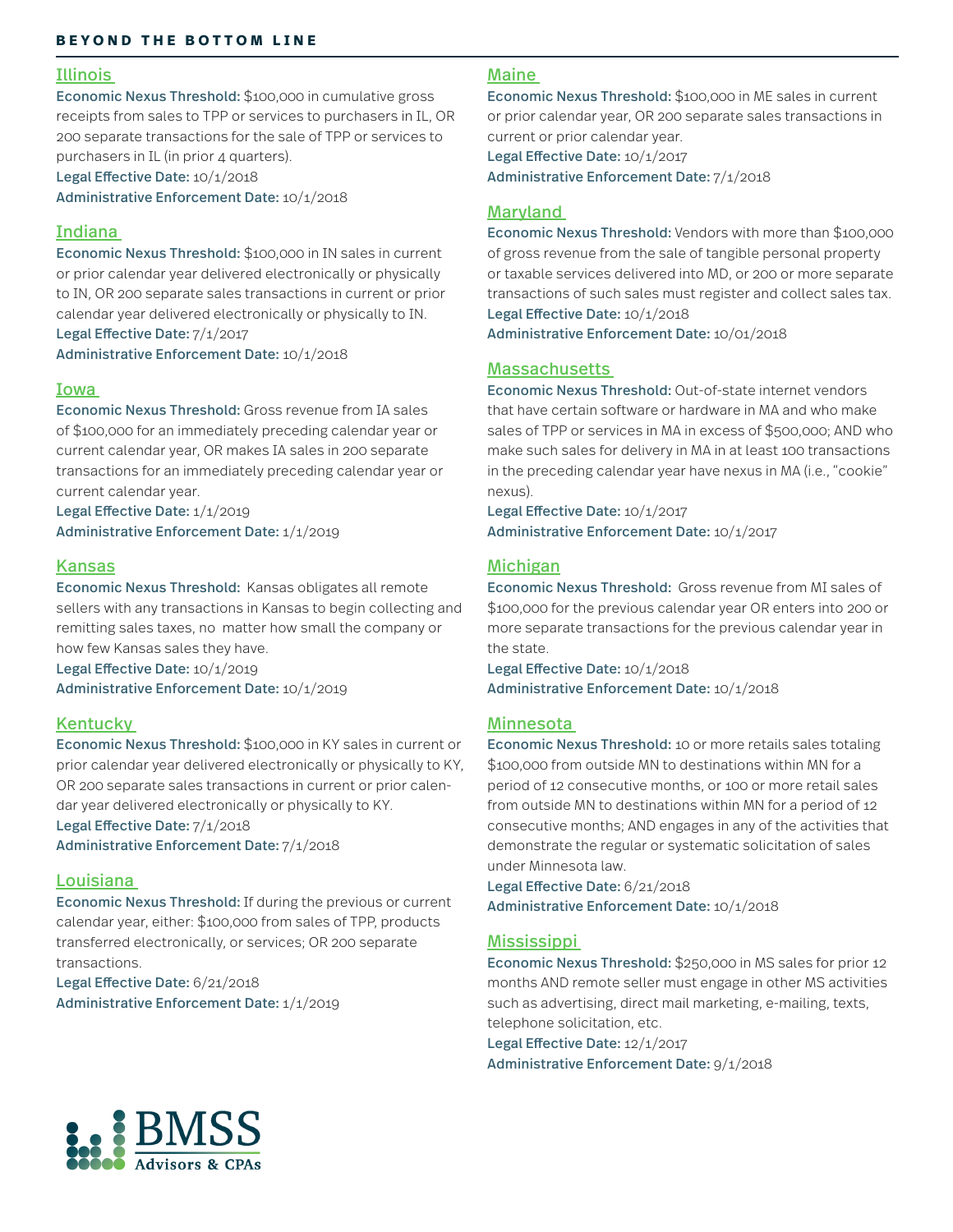#### Nebraska

Economic Nexus Threshold: Gross revenue from Nebraska sales of more than \$100,000 OR 200 or more separate transactions for the previous or current calendar year in the state. Legal Effective Date: 1/1/2019

Administrative Enforcement Date: 1/1/2019

#### Nevada

Economic Nexus Threshold: As broadly as permitted under the US Constitution (to be approved by NV's Legislative Commission - gross revenue of retail sales into NV in the prior or current year is greater than \$100,000 or the business conducts 200 or more retail sales into the state). Legal Effective Date: 6/16/11

Administrative Enforcement Date: 10/1/2018

#### New Jersey

Economic Nexus Threshold: Seller's gross revenue from delivery of TPP, specified digital product, or services into NJ in the calendar year exceeds \$100,000, OR 200 separate transactions. Legal Effective Date: 11/1/2018 Administrative Enforcement Date: 11/1/2018

#### New York

Economic Nexus Threshold: In the immediately preceding four quarters, the cumulative total of gross receipts from sales of tangible personal property delivered into NY exceeds \$300,000, and more than 100 sales of property delivered into NY.

Legal Effective Date: 1/1/2009

Administrative Enforcement Date: 01/01/2019

**UPDATE:** *Effective 6/21/2018, NY increases their economic nexus threshold to \$500,000 in sales AND more than 100 separate transactions.*

#### North Carolina

Economic Nexus Threshold: Gross revenue from NC sales in excess of \$100,000 sourced to NC, OR 200 or more separate transactions sourced to NC in the previous or current calendar year.

Legal Effective Date:  $11/1/18$ Administrative Enforcement Date: 11/1/18

#### North Dakota

Economic Nexus Threshold: \$100,000 in ND sales in current or prior calendar year, OR 200 separate sales transactions in current or prior calendar year. Effective for tax years beginning after 12/31/18, the test of whether a seller sold tangible personal property in more than 200 separate transactions is removed. Effective  $1/1/19$ , the only test that remains is whether the seller's gross sales from the sale of tangible personal property and other taxable items delivered into North Dakota exceed \$100,000 in the previous calendar year, or the current calendar year.

Effective for tax years beginning after 12/31/18, the test of whether a seller sold tangible personal property in more than 200 separate transactions is removed. Effective  $1/1/19$ , the only test that remains is whether the seller's gross sales from the sale of tangible personal property and other taxable items delivered into North Dakota exceed \$100,000 in the previous calendar year, or the current calendar year.

Legal Effective Date: 6/21/2018 Administrative Enforcement Date: 10/1/2018

#### Ohio

Economic Nexus Threshold: Use in-state software to sell or lease TPP or services in excess of \$500,000 in the current or prior calendar year, or enter into an agreement with a person to provide a content distribution network and make sales in excess of \$500,000 in current or prior calendar year.

Legal Effective Date: 1/1/2018

Administrative Enforcement Date: 1/1/2018

**UPDATE:** *Effective 8/1/2019, Ohio will lower their economic nexus threshold to \$100,000 or 200 transactions.*

#### Oklahoma

Economic Nexus Threshold: "Remote seller," "marketplace facilitator" or "referrer has \$10,000 in OK sales in prior 12-month period.

Legal Effective Date: 4/10/2018 (election to register and collect or comply with use tax notice and reporting must be made by 7/1/2018)

Administrative Enforcement Date: 7/1/2018

**UPDATE:** *Effective 11/1/19, Oklahoma increases their economic nexus threshold to \$100,000 for remote sellers with no election to comply with notice and reporting requirements. Must collect and remit tax if economic nexus threshold is met. This does not apply to marketplace facilitators, threshold remains at \$10,000 and have the option to elect to remit tax or comply with reporting requirements.*

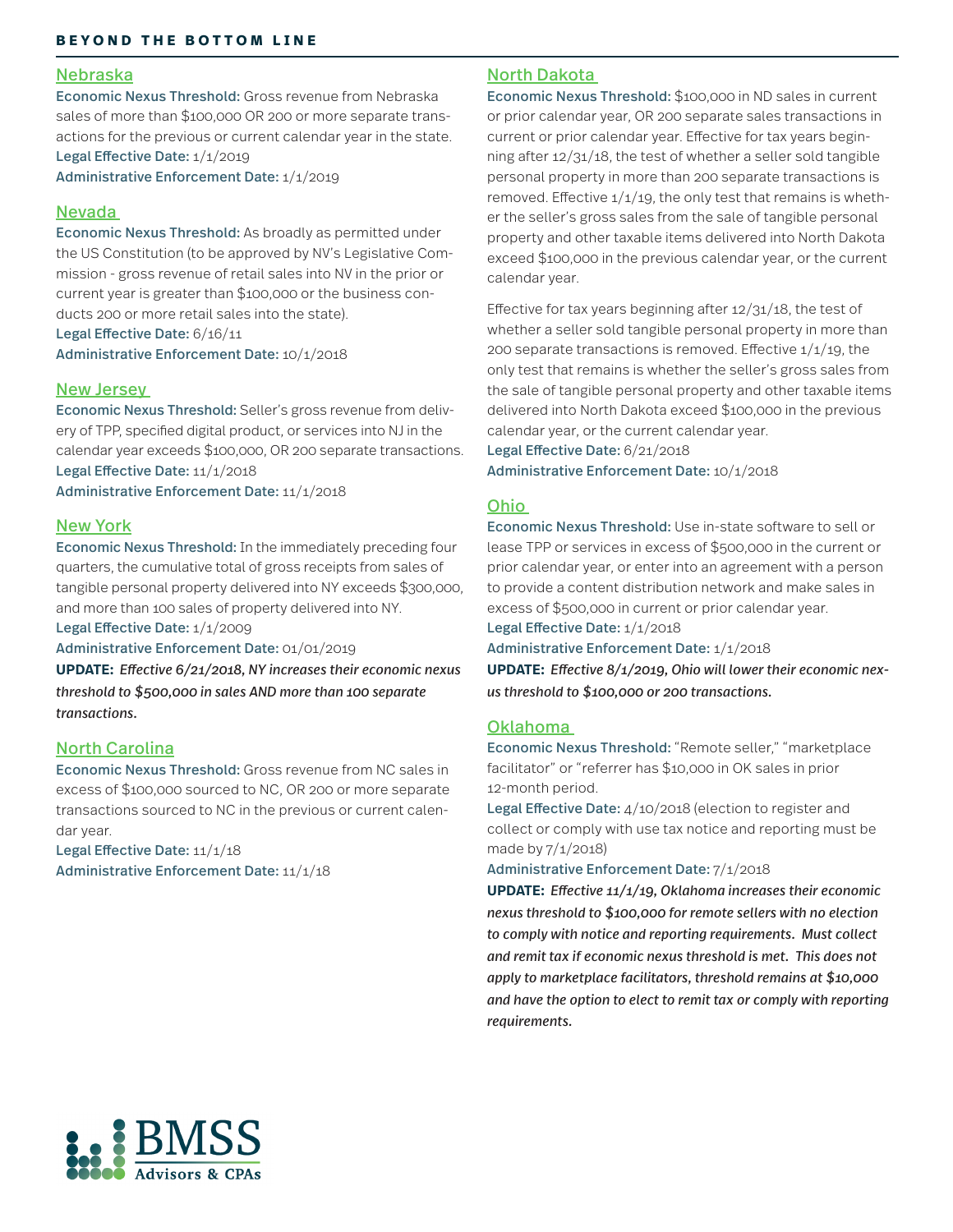#### Pennsylvania

Economic Nexus Threshold: \$10,000 of sales of TPP delivered to PA in prior 12 months. Effective July 1, 2019, remote sellers and marketplace facilitators will be required to collect and remit tax if their total Pennsylvania gross sales exceed \$100,000 in the preceding 12 calendar months. A remote seller's gross sales include their direct sales and sales made through a facilitator that does not collect sales tax on its behalf. A marketplace facilitator's gross sales include both facilitated and direct sales. Note that if the \$100,000 threshold is not met, and the seller made \$10,000 or more in taxable sales in the previous 12 months, the seller must still elect to either  $(i)$  collect tax or  $(2)$ provide notice to buyers and report to the state.

Legal Effective Date: 4/1/2018 (delayed until 7/1/2019 for remote sellers of digital products)

Administrative Enforcement Date: 4/1/2018, 7/1/2019

#### Rhode Island

Economic Nexus Threshold: \$100,000 in RI sales in the prior calendar year, OR 200 separate sales transactions in the prior calendar year.

Legal Effective Date: 8/17/2017 Administrative Enforcement Date: 8/17/2017

### South Carolina

Economic Nexus Threshold: \$100,000 in gross revenue from the sale of tangible personal property, products transferred electronically, and services delivered into South Carolina in the previous or current calendar year.

Legal Effective Date: 11/1/2018 Administrative Enforcement Date: 11/1/2018

#### South Dakota

Economic Nexus Threshold: \$100,000 in SD sales in current or prior calendar year, OR 200 separate sales transactions in current or prior calendar year.

Legal Effective Date: 11/1/2018

Administrative Enforcement Date: 11/1/2018

#### **Tennessee**

Economic Nexus Threshold: Remote seller engaged in regular and systematic solicitation in TN and sales in prior 12 months exceeded \$500,000.

Legal Effective Date:  $1/1/2017$  (remote seller must register by  $3/1/2017$  and begin collecting  $7/1/2017$ 

Administrative Enforcement Date: 10/1/2019 (meets sales threshold as of 7/31/19 must register and begin collecting sales and use tax by  $10/1/19$ 

#### **Texas**

Economic Nexus Threshold: If during the preceding 12 calendar months, a remote seller's annual gross revenue, including taxable, nontaxable and tax-exempt sales of tangible personal property and services for storage, use or other consumption in the state exceed Texas's economic nexus threshold of \$500,000 will be required to collect and remit sales tax.

Legal Effective Date: 1/1/2019

Administrative Enforcement Date: 10/1/2019

#### Utah

Economic Nexus Threshold: In the previous or current calendar year, \$100,000 in gross revenue into UT from the sale of TPP, any product transferred electronically, or services; OR 200 or more separate transactions of such sales. Legal Effective Date: 1/1/2019 Administrative Enforcement Date: 1/1/2019

#### Vermont

Economic Nexus Threshold: During any 12-month period remote seller has \$100,000 of VT sales, OR 200 separate sales transactions in VT and engages in regular, systematic, or seasonal solicitation.

Legal Effective Date: 7/1/2018 Administrative Enforcement Date: 7/1/2018

#### Virginia

Economic Nexus Threshold: If within the current or previous calendar year, the remote retailer has more than \$100,000 in gross revenue from retail sales in Virginia, "or other minimum amount as may be required by federal law;" or engage in 200 or more separate retail sales in Virginia, "or other minimum amount as may be required by federal law."

Legal Effective Date: 7/1/2019 Administrative Enforcement Date: 7/1/2019

#### Washington

Economic Nexus Threshold: In the current or previous year, more than \$100,000 in annual gross retail sales to Washington consumers OR, more than 200 annual transactions with Washington consumers.

Effective  $3/14/19 - 12/31/19$ , a remote seller is relieved of its collection responsibilities if the obligation arose solely from exceeding the 200-transactions test. Effective 1/1/2020, the only bright-line economic nexus test that remains when calculating "substantial nexus" for sellers is whether the business has more than \$100,000 of cumulative gross receipts in Washington.

Legal Effective Date: 1/1/2018 Administrative Enforcement Date: 10/1/2018